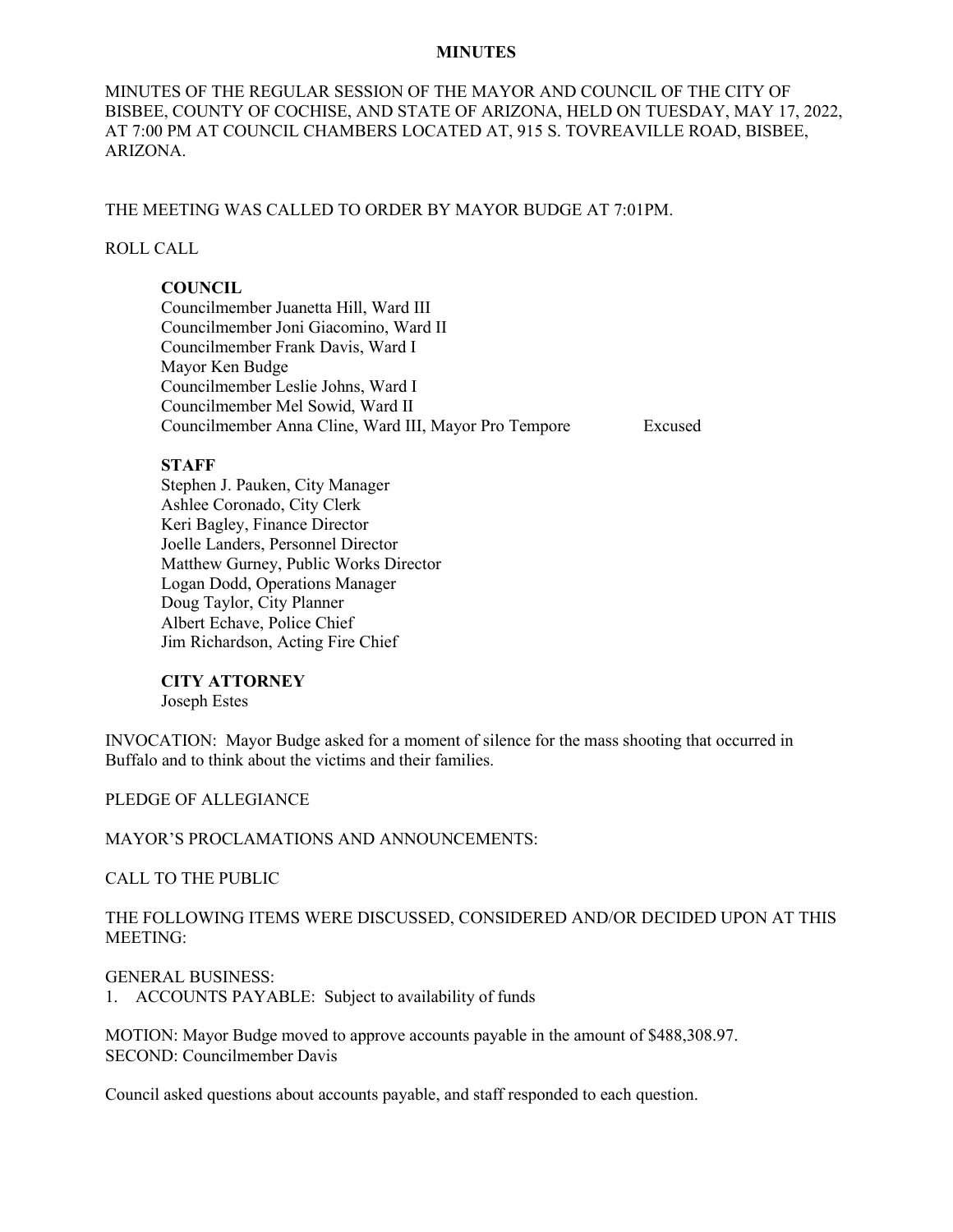ROLL CALL VOTE AYES: Councilmember Hill, Davis, Johns, Sowid, Cline and Mayor Budge. NAYS: 0 MOTION PASSED: AYES- 6 NAYS-0

- 2. Approval of the Consent Agenda
	- A. Approval of the Minutes of the Regular Session of Mayor and Council held on April 19, 2022.

Ashlee Coronado, City Clerk

B. Approval of the Minutes of the Regular Session of Mayor and Council held on May 3, 2022.

Ashlee Coronado, City Clerk

C. Approval of the Minutes of the Special Session of Mayor and Council held on May 3, 2022.

Ashlee Coronado, City Clerk

D. Approval of the Minutes of the Work Session of Mayor and Council held on April 25, 2022.

Ashlee Coronado, City Clerk

E. Approval of the Minutes of the Work Session of Mayor and Council held on April 26, 2022.

Ashlee Coronado, City Clerk

F. Approval of a Special Event Liquor License Application submitted by Dennis Gallus: Copper Queen Community Hospital for an Event to be held at 99 Arizona Street #73 Bisbee, Arizona on Saturday, June 11, 2022, from 2:00pm to 8:00pm; Dennis Gallus, Applicant.

Ashlee Coronado, City Clerk

G. Approval of a Park, Facility, and Right-of-Way use permit for Bisbee Vogue, Inc. for the use of Higgins Hill Park and Pool Restrooms for the Bisbee 1000 Stair Climb event from Thursday, October 13, 2022, through Saturday, October 15, 2022, from 6:00am to 2:00pm each day.

Ashlee Coronado, City Clerk

H. Approval of a Park, Facility, and Right-of-Way use permit for Bisbee Vogue, Inc. for the use of 20 parking spaces at various places along the Bisbee 1000 Route and for the use of Staircases for the event on Friday, October 14, 2022, through Saturday, October 15, 2022, from 5:00am to 2:00pm each day.

Ashlee Coronado, City Clerk

I. Approval of a Park, Facility, and Right-of-Way use permit for Bisbee Vogue, Inc. for the use of Grassy Park and City Park for the Bisbee 1000 Stair Climb Event Music in Parks on Saturday, October 15, 2022, from 6:00am to 10:00am.

Ashlee Coronado, City Clerk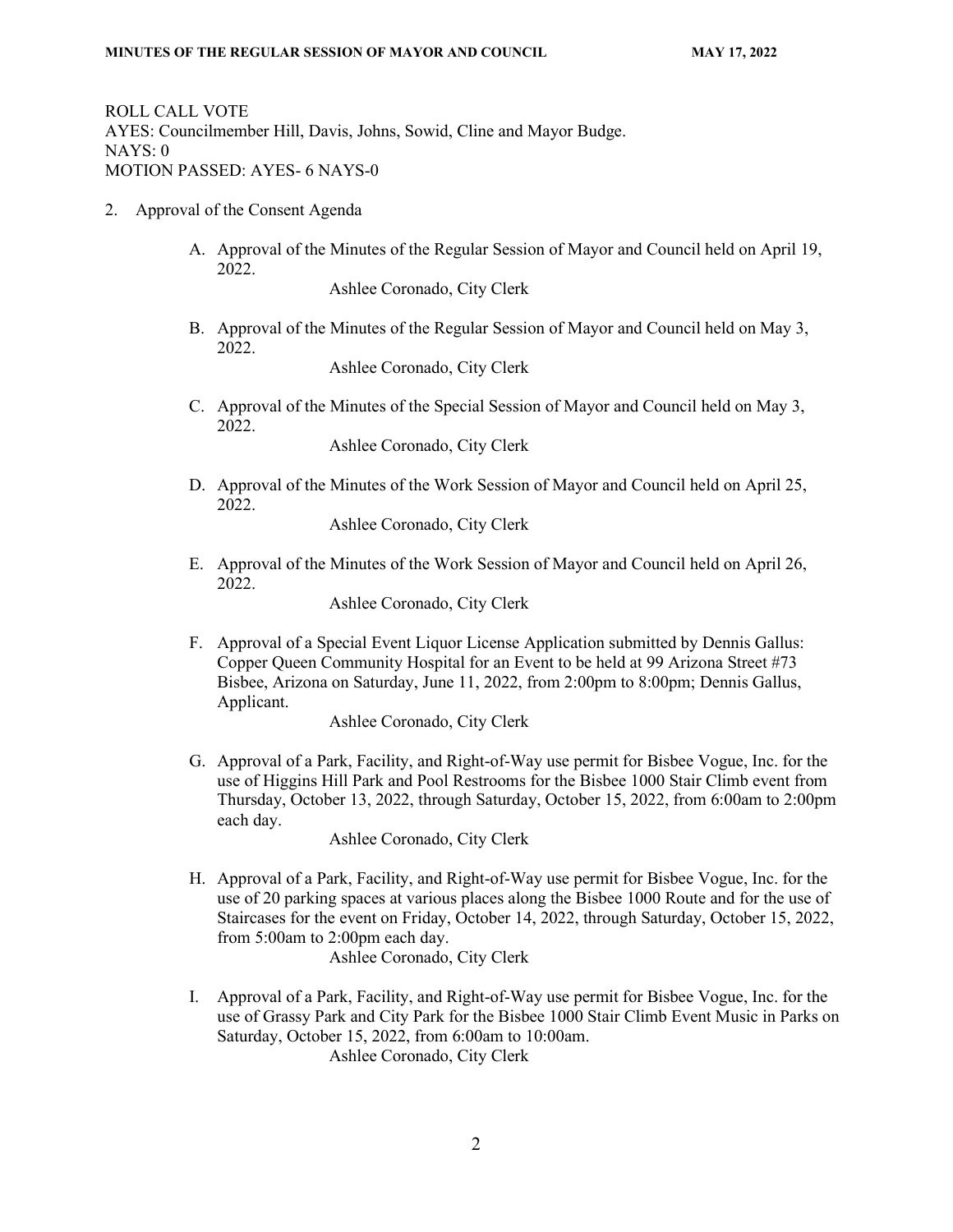#### **MINUTES OF THE REGULAR SESSION OF MAYOR AND COUNCIL MAY 17, 2022**

- J. Approval of a Park, Facility and Right-of-Way Use permit for Bisbee Pride Inc. for the use of Main Street from the Iron Man Statute to Goar Park for the Pride Parade to be held on Saturday, June 18, 2022, from 9:00am to 11:00am. Ashlee Coronado, City Clerk
- K. Approval of a Park, Facility, and Right-of-Way use permit for Bisbee Pride Inc. for the use of City Park and Parking for Daytime: Family / Kids Activities – Nighttime: Saturday evening show and dance to be held on Saturday, June 18, 2022, from 6:00pm to 12:00am (midnight).

Ashlee Coronado, City Clerk

L. Approval of a Park, Facility, and Right-of-Way use permit for Bisbee Pride Inc. for the use of Goar Park for the Day Stage-Amplified Music to be held on Saturday, June 18, 2022, from 8:00am to 7:00pm.

Ashlee Coronado, City Clerk

- M. Approval of a Park, Facility, and Right-of-Way use permit for Bisbee Pride Inc. for the use of Subway Street for a Vendor Fair to be held on Saturday, June 18, 2022, and Sunday, June 19, 2022, from 8:00am to 7:00pm each day. Ashlee Coronado, City Clerk
- N. Approval of a Park, Facility, and Right-of-Way use permit for Bisbee Pride Inc. for the use of Naco Road (between Ok Street / Review Alley) for a Vendor Fair to be held on Saturday, June 18, 2022, and Sunday, June 19, 2022, from 8:00am to 7:00pm each day. Ashlee Coronado, City Clerk
- O. Approval of a Park, Facility, and Right-of-Way use permit for Bisbee Pride Inc. for the use of Grassy Park for a Vendor Fair and Beer Garden to be held on Saturday, June 18, 2022, and Sunday, June 19, 2022, from 8:00am to 7:00pm each day. Ashlee Coronado, City Clerk
- P. Approval of a Special Event Liquor License Application submitted by Bisbee Pride, Inc. for an event to be held at Grassy Park, 5 Copper Queen Plaza on Friday, June 17, 2022, and Saturday, June 18, 2022, from 11:00AM to 6:00PM each day; Ramon Garcia, Applicant. Ashlee Coronado, City Clerk
- Q. Approval of a Special Event Liquor License Application submitted by Bisbee Pride, Inc. for an event to be held at City Park, 62 Brewery Avenue on Saturday, June 18, 2022, from 6:00PM to 12:00AM: Ramon Garcia, Applicant. Ashlee Coronado, City Clerk

MOTION: Councilmember Johns moved to approve Consent Agenda Items A through Q. SECOND: Councilmember Giacomino

ROLL CALL VOTE AYES: Councilmember Hill, Giacomino, Davis, Johns, Sowid, and Mayor Budge. NAYS: 0 MOTION PASSED: AYES- 6 NAYS-0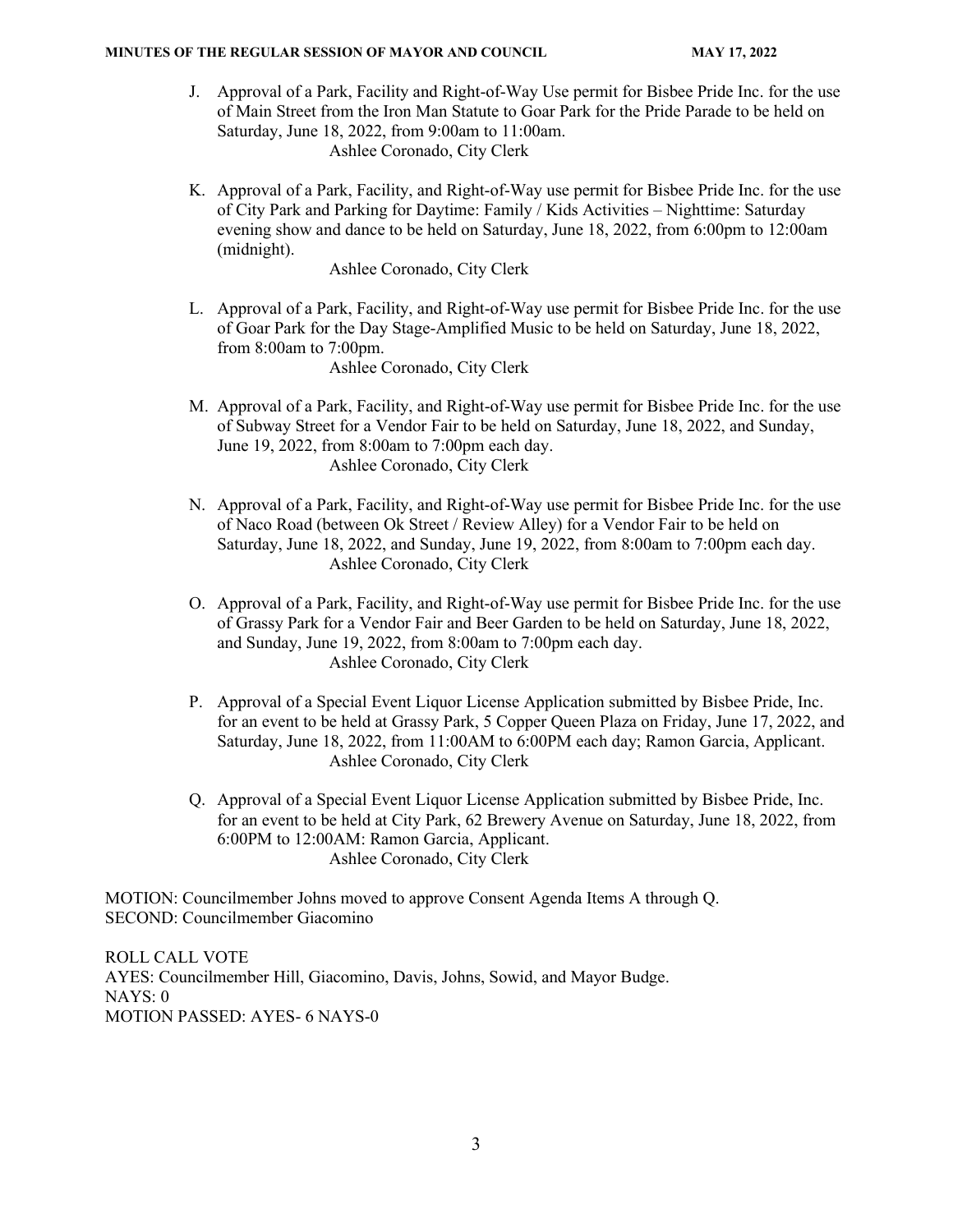# **OLD BUSINESS**

3. Discussion and Possible Approval of Ordinance O-22-09, Accepting the Transfer of Real Property from Southeast Arizona Renovations LLC, Located at 601 W Melody Lane, Bisbee. Stephen Pauken, City Manager

Mr. Pauken stated that this was the second reading of this ordinance.

MOTION: Councilmember Davis moved to approve Ordinance O-22-09, Accepting the transfer of real property from Southeast Arizona Renovations LLC, located at 601 Melody Land, Lots 1 through 56, Sierra Cobre Estates. SECOND: Councilmember Johns

ROLL CALL VOTE AYES: Councilmember Hill, Giacomino, Davis, Johns, Sowid, and Mayor Budge. NAYS: 0 MOTION PASSED: AYES- 6 NAYS-0

# **NEW BUSINESS**

4. Discussion and Possible Approval of a Park, Facility, and Right-of-Way use permit for Bisbee Pride Inc. for the use of Howell Avenue (Review Alley – YWCA) for the Street Dance and Extended Festival Area for Vendors and Events to be held on Friday, June 17, 2022, from 6:00pm to 12:00am (midnight). Ashlee Coronado, City Clerk

Mayor Budge said items 4 and 5 were for the same street on the same night.

Mr. Pauken said that item 4 was a one-night event June 17, 2022, and item 5 were multiple nights June 17, 2022, through June 18, 2022.

Council commented and discussed both permits.

MOTION: Mayor Budge moved to approve the Park, Facility and Right-of-Way Use Permit for Bisbee Pride Inc. for the use of Howell Avenue (Review Alley-YWCA) for the Street Dance and Extended Festival Area of Vendors to be held on Friday, June 17, 2022, from 6:00pm to 12:00am (midnight). SECOND: Councilmember Giacomino

ROLL CALL VOTE AYES: Councilmember Hill, Giacomino, Davis, Johns, Sowid, and Mayor Budge. NAYS: 0 MOTION PASSED: AYES- 6 NAYS-0

5. Discussion and Possible Approval of a Park, Facility and Right-of-Way Use Permit for the Copper Queen Hotel for the use of Howell Avenue for the Gay Pride Street Dance to be held from Friday, June 17, 2022, through Sunday, June 19, 2022, from 6:00pm to 1:00am each day. Ashlee Coronado, City Clerk

Chris Rhinehart, applicant spoke regarding his permit and gave background on why the Hotel asked for the permit.

Mayor and Council commented and had questions of the applicant Chris Rhinehart. Mr. Rhinehart answered their questions and made comments regarding his application.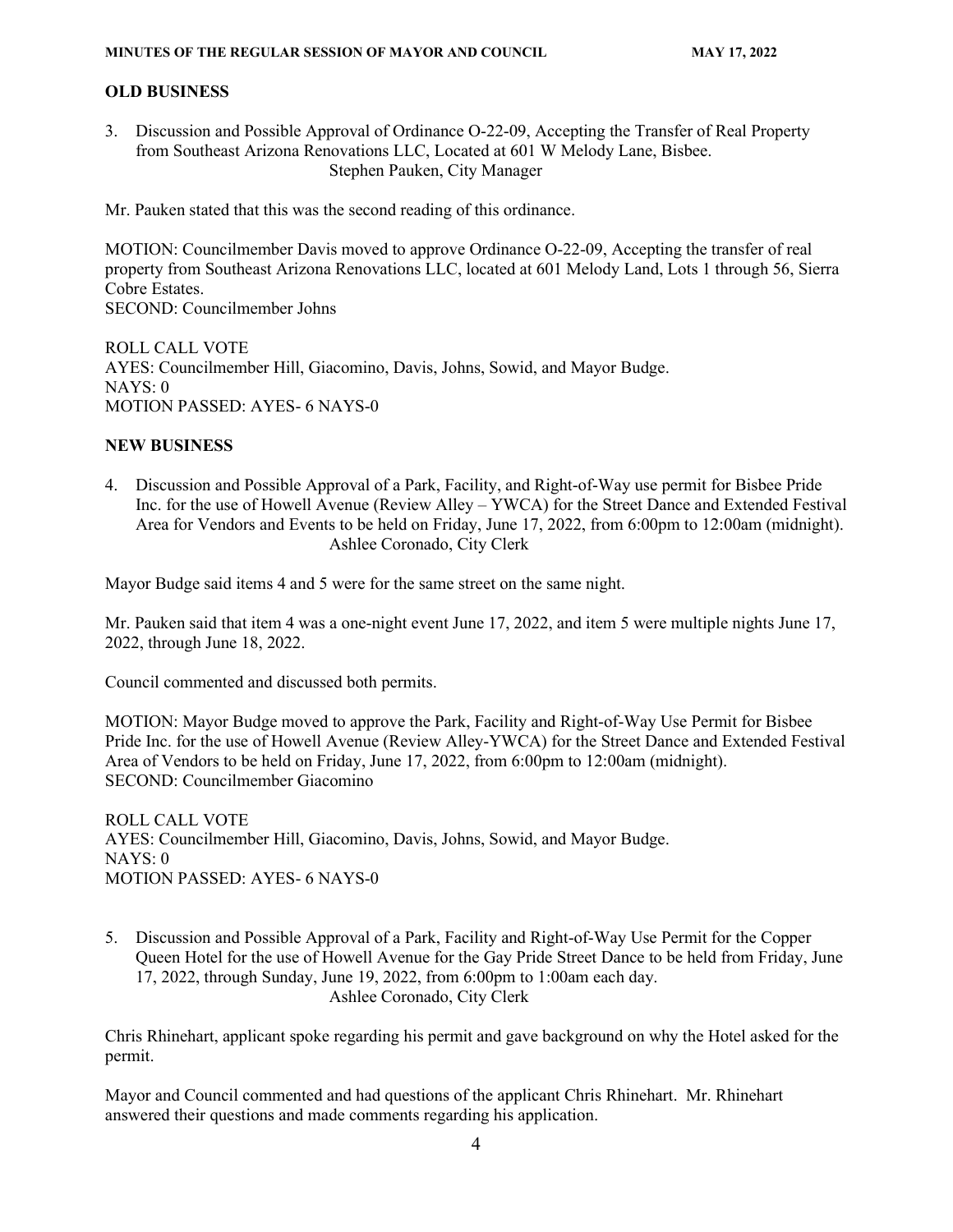#### **MINUTES OF THE REGULAR SESSION OF MAYOR AND COUNCIL MAY 17, 2022**

Mayor Budge stated that we would need an extension of premises permit. He also requested that a new Right-of-Way permit be submitted for Saturday and Sunday and respectfully requested that the events go to midnight.

MOTION: Mayor Budge moved to table this and asked the applicant to bring it back modified at the next council meeting and it include the extension of premises permit. SECOND: Councilmember Davis MOTION PASSED: UNANIMOUSLY

6. Discussion and Possible Approval of Designating 75C Ok Street as City of Bisbee Surplus Property and Establishing a Minimum Bid Price. Doug Taylor, City Planner

Mr. Taylor explained we have a property at 75C Ok Street that was purchased by the city in 2021 for \$149,000 due to a Notice of Claim. The property was valued for the dwelling itself at \$160,000 if the wall were intact. The wall has fallen on the back of the house. We would like to put this up for auction starting

Mr. Estes, City Attorney gave background information regarding 75C Ok Street.

the minimum bid at \$40,000.

Council discussed and asked questions. Mr. Estes, City Attorney and staff responded to each question.

MOTION: Councilmember Davis moved to approve designating 75C Ok Street as City of Bisbee Surplus Property and Establish \$40,0000 as the Minimum Bid Price. SECOND: Councilmember Giacomino

ROLL CALL VOTE AYES: Councilmember Hill, Giacomino, Davis, Johns, Sowid, and Mayor Budge. NAYS: 0 MOTION PASSED: AYES- 6 NAYS-0

7. Discussion and Possible Approval of the Request for Proposal to install a catch basin on Tombstone Canyon Road, near the entrance to Busy B Parking Lot. Matthew Gurney, Public Works Director

Mr. Gurney said the catch basin is going to be on the opposite side of the road of the Bisbee Grand. On the north side of the road there was already an existing catch basin. This will help the flow of water from going further down Main Street.

Council asked questions and staff responded to each question.

MOTION: Councilmember Johns moved to go out for Request for Proposal to install a catch basin on Tombstone Canyon Rd. near the entrance of the Busy B parking lot. SECOND: Councilmember Davis MOTION PASSED: UNANIMOUSLY

8. Discussion and Possible Approval of Resolution R-22-10; Designating Keri Bagley as the Chief Fiscal Officer (CFO) for Fiscal Year 2023 for the purpose of submitting the City's Annual Expenditure Limitation Report to the Arizona Auditor General's Office. Keri Bagley, Finance Director

Ms. Bagley stated this was required each year to annually provide to the Auditor General the name of the Chief Fiscal Officer of the governing body to officially submit the current year's Annual Expenditure Limitation Report on behalf of the governing body.